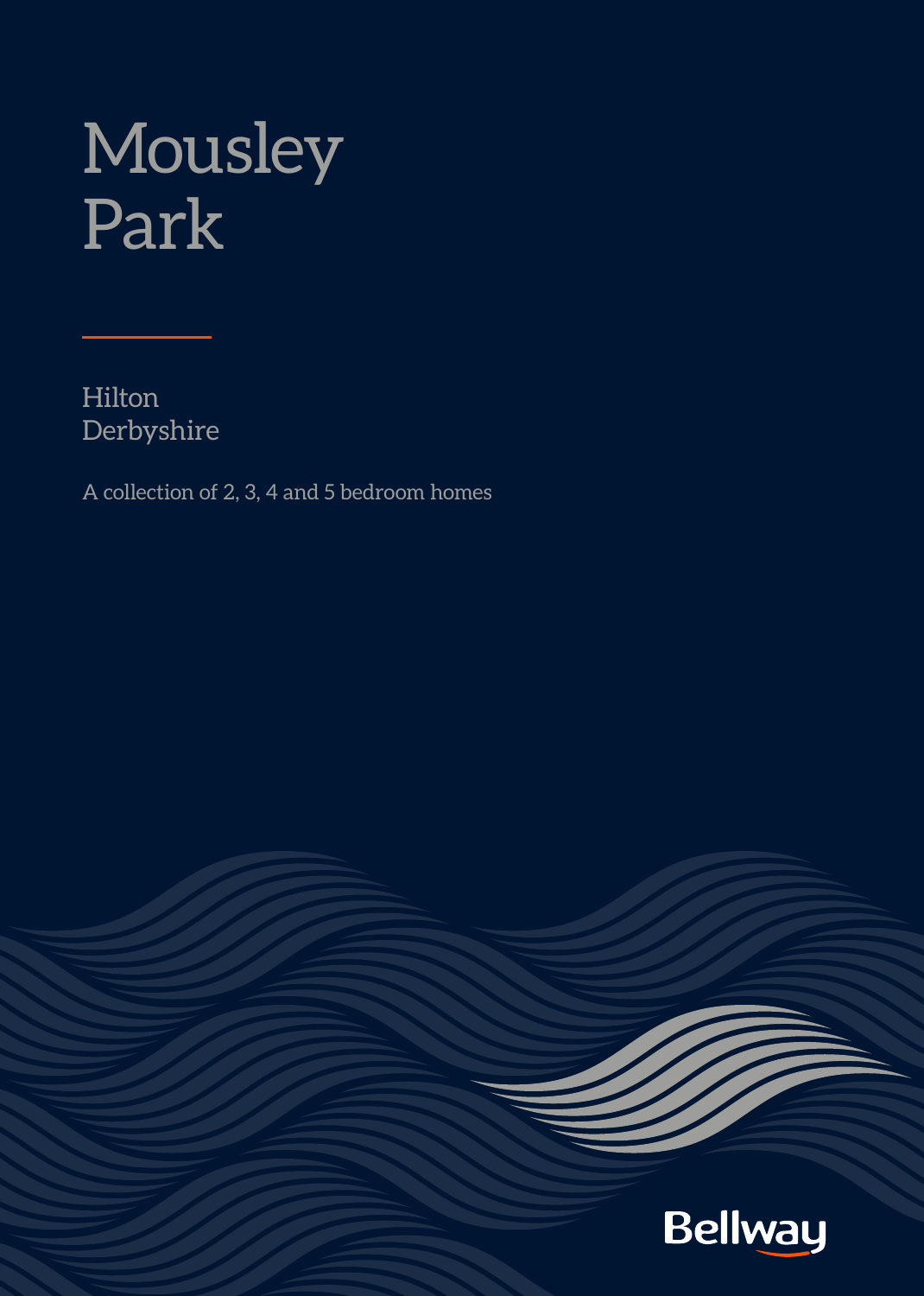## **Bellway**

### A reputation built on solid foundations

#### **Bellway has been building exceptional quality new homes throughout the UK for over 70 years, creating outstanding properties in desirable locations.**

During this time, Bellway has earned a strong reputation for high standards of design, build quality and customer service. From the location of the site, to the design of the home, to the materials selected, we ensure that our impeccable attention to detail is at the forefront of our build process.

We create developments which foster strong communities and integrate seamlessly with the local area. Each year, Bellway commits to supporting education initiatives, providing transport and highways improvements, healthcare facilities and preserving - as well as creating - open spaces for everyone to enjoy. Our high standards are reflected in our dedication to customer service and we believe that the process of buying and owning a Bellway home is a pleasurable and straightforward one. Having the knowledge, support and advice from a committed Bellway team member will ensure your home-buying experience is seamless and rewarding, at every step of the way.



Bellway abides by The Consumer Code, which is an independent industry code developed to make the home buying process fairer and more transparent for purchasers.





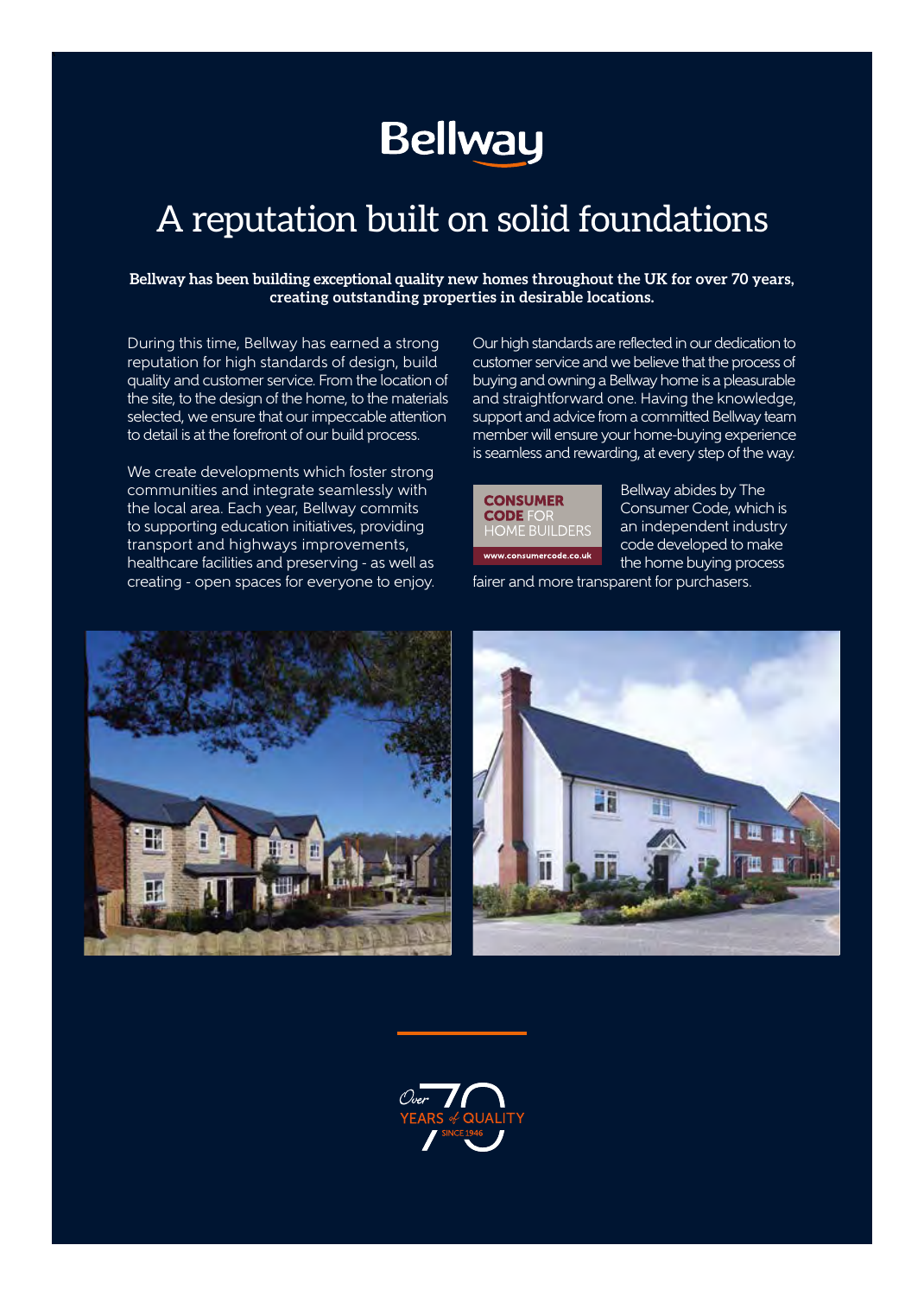



#### **Almost 75 years of housebuilding expertise and innovation distilled into our flagship range of new homes.**

Artisan traditions sit at the heart of Bellway, who for more than 70 years have been constructing homes and building communities. This proud history provides us with a solid foundation from which to develop and grow; culminating in the launch of our Artisan Collection.

Timeless qualities, such as craftsmanship, attention to detail and excellence, are combined with contemporary construction techniques to create a new generation of properties suited to today's homebuyer. External design features reflect the local environments in which we build and a

refreshed and improved internal specification carefully marries design with practicality, meeting the aspirations of our valued customers and creating homes people want to live in.

The feedback from our customers across Great Britain has helped to develop the house styles within this new range, which embody our high standards of quality and sustainability, together with an unwavering belief in workmanship. Today's lifestyles demand exceptional new homes. The Artisan Collection delivers that and more, to become our hallmark of excellence and legacy for tomorrow.

### Inspired by you. Crafted by Bellway.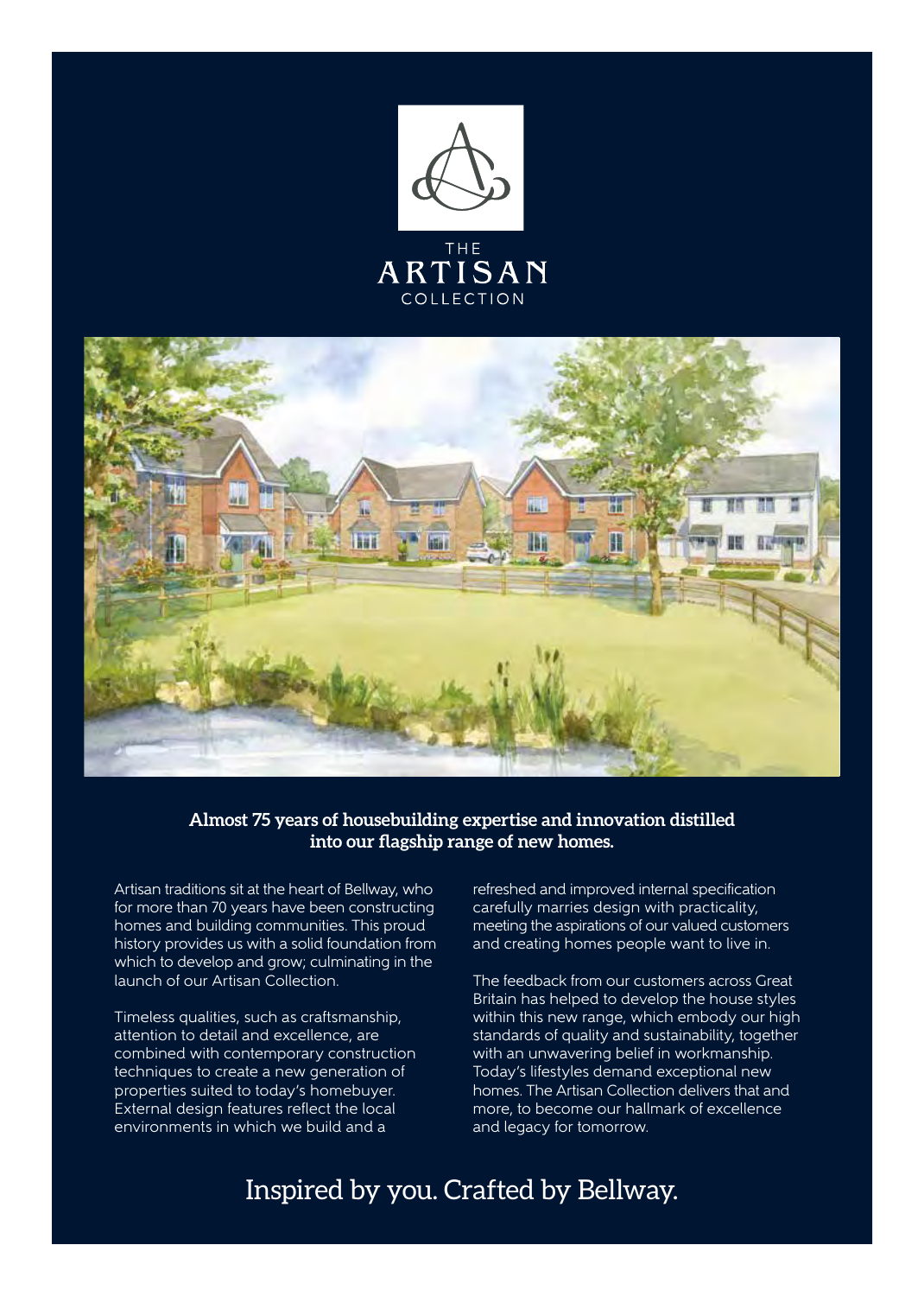

### Welcome home to Hilton

Welcome to Mousley Park, a new collection of homes nestled in the charming Derbyshire village of Hilton. Ranging from two to five bedrooms, the vast range of homes on offer makes Mousley Park ideal for a number of buyers, including commuters seeking a close proximity to Derby and Burton-upon-Trent and families that desire

well-regarded schools, in addition to those looking to get on the property ladder. Along with excellent road connections to both Nottingham and Leicester, Mousley Park benefits from a wide range of village amenities on the doorstep, with a post office, pharmacy and three supermarkets all conveniently under a mile away.



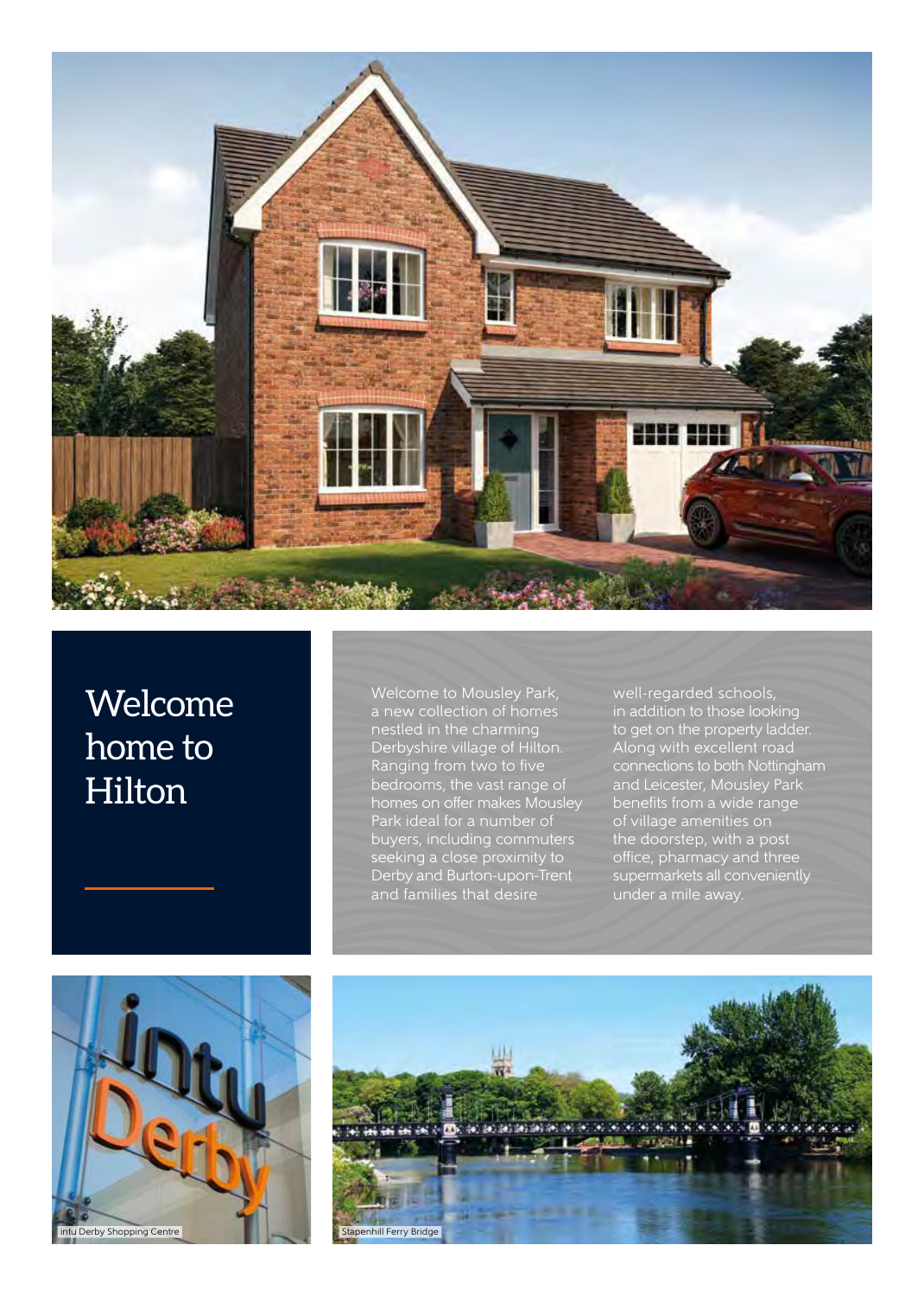### Enjoy Derby and Burton-upon-Trent on your doorstep



There is a wealth of shopping on offer in the neighbouring town of Burton-upon-Trent. Burton Place Shopping Centre, Coopers Square, and the Octagon Shopping Centre are all just under 8 miles from the development, each providing a range of restaurants and highstreet shops. There's also a regular outdoor market held in the town every Thursday, Friday and Saturday offering fresh fruit and vegetables, flowers, and fish.

Further shopping opportunities lie just an 18-minute drive away at the intu Derby Shopping Centre, with a variety of well-known brands across fashion and technology, as well as a bowling alley.



Closer to home in the village of Hilton is a wonderful range of pubs, restaurants and other eateries to enjoy, from breakfast and brunch at The Shed to home-cooked pub fare at Hilton House. A further range of dining options can be found in the neighbouring towns and villages, with local cuisines including Chinese, Indian, and Nepalese.

There's a wonderful range of family-friendly activities close to home. Paradise Island Adventure Golf is just under 10 miles away, offering two 18-hole adventure courses spanning 14,000 square feet. Plenty more family fun can be had at the renowned Alton Towers Theme Park located just a 35-minute drive away, from the breathtaking rollercoasters and river rapids to the childfriendly CBeebies Land.

Families will be accommodated for with the range of well-regarded schools nearby. Just a 7-minute walk from home is Hilton Primary School, whilst two nurseries, Little Stars and Cherry Tree, are both within a 5-minute walk. There is also Etwall Primary School just over a mile away and Heath Fields Primary School just over a 5-minute drive away.

Mousley Park is well connected by rail, with Willington Train Station just four miles away providing regular services to Birmingham, Derby and Nottingham. Those who prefer road will be close to a number of convenient routes that connect to various towns and cities. Burton-upon-Trent is just under 15 minutes away by car and Leicester is just 45 minutes away by car, whilst Derby is just under 10 miles from home. For travel further afield Birmingham Airport is just under a 45 minute drive away.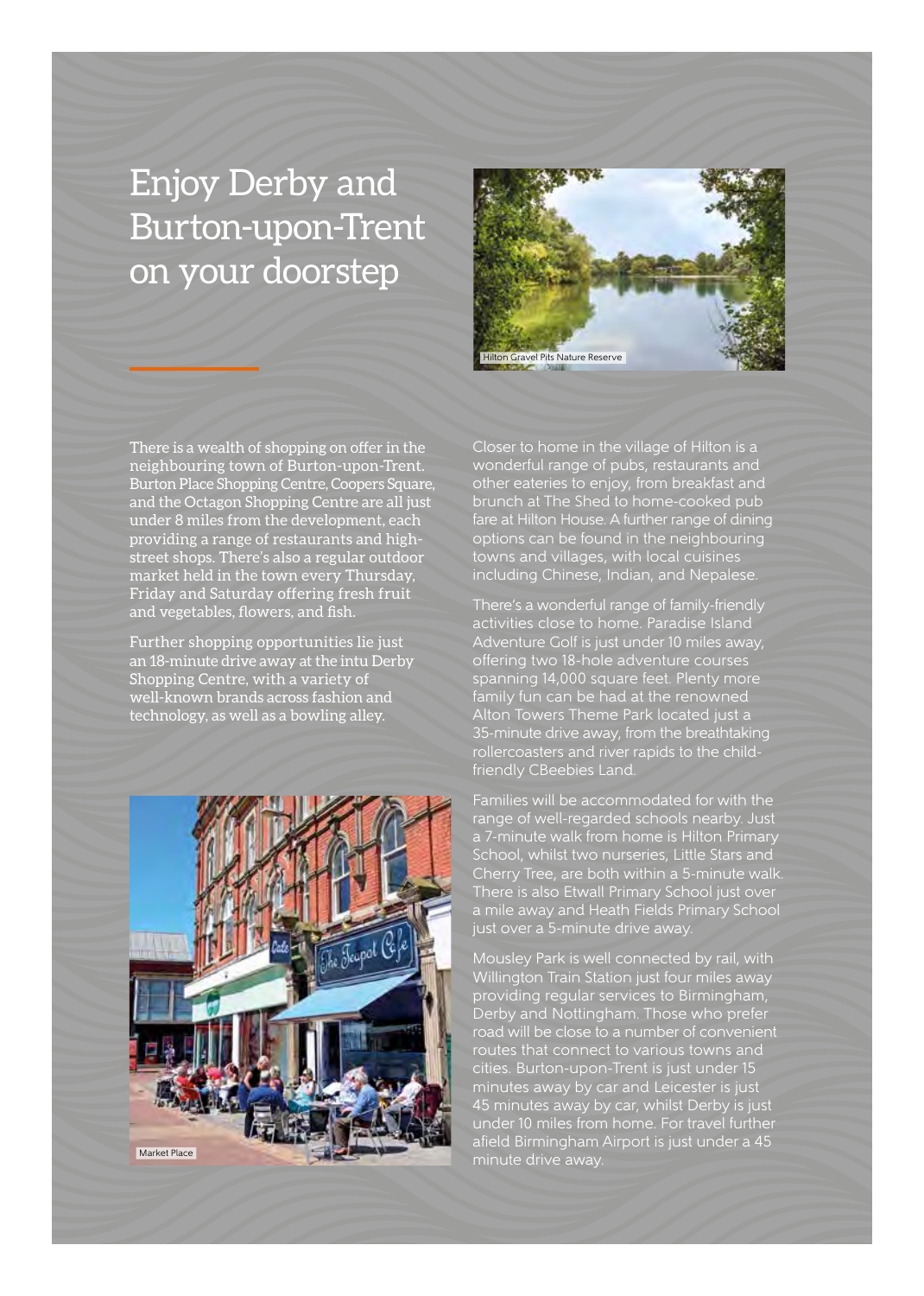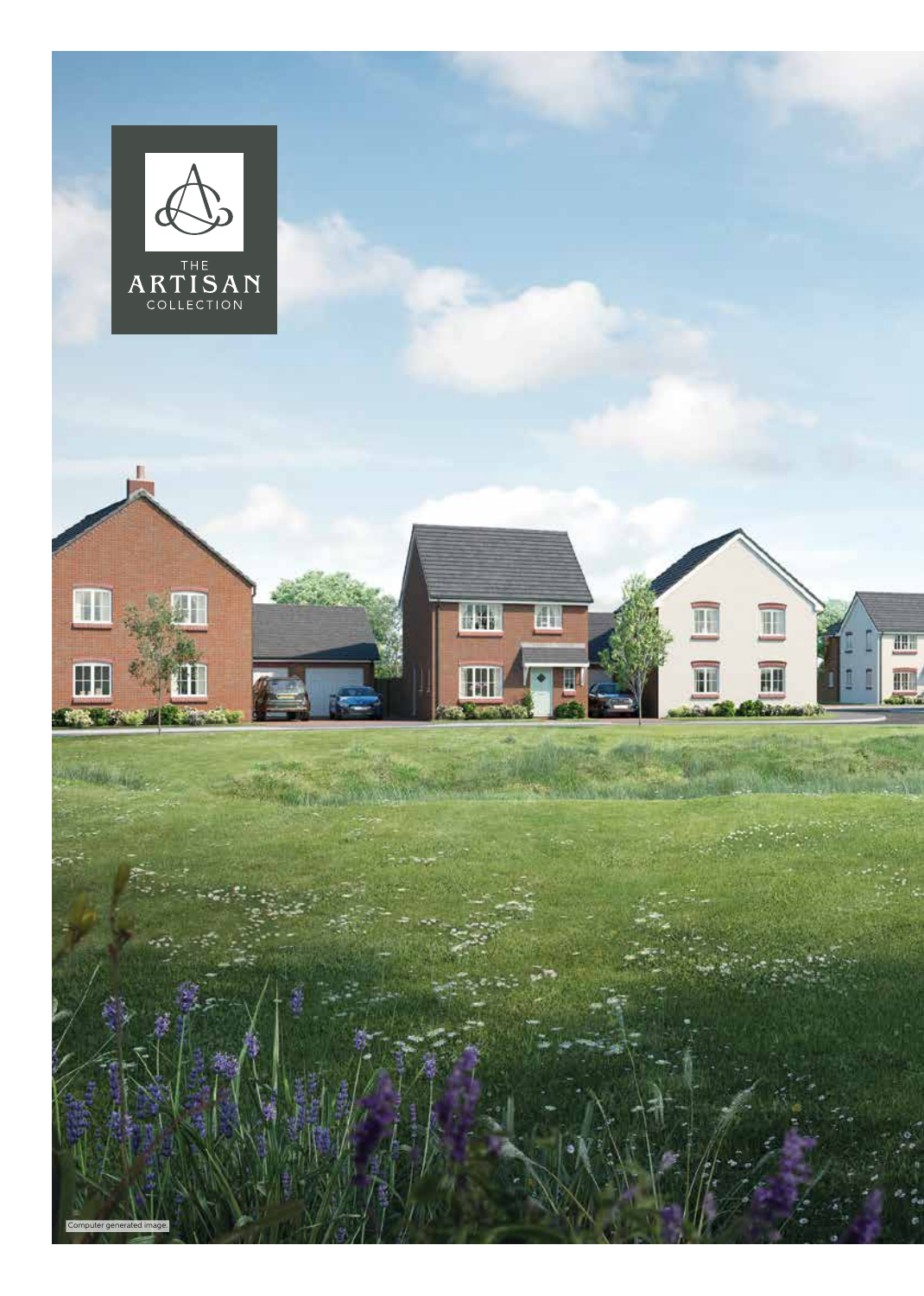Those after traditional village living need look no further than Hilton, with its historic architecture, peaceful green spaces and convenient amenities.

W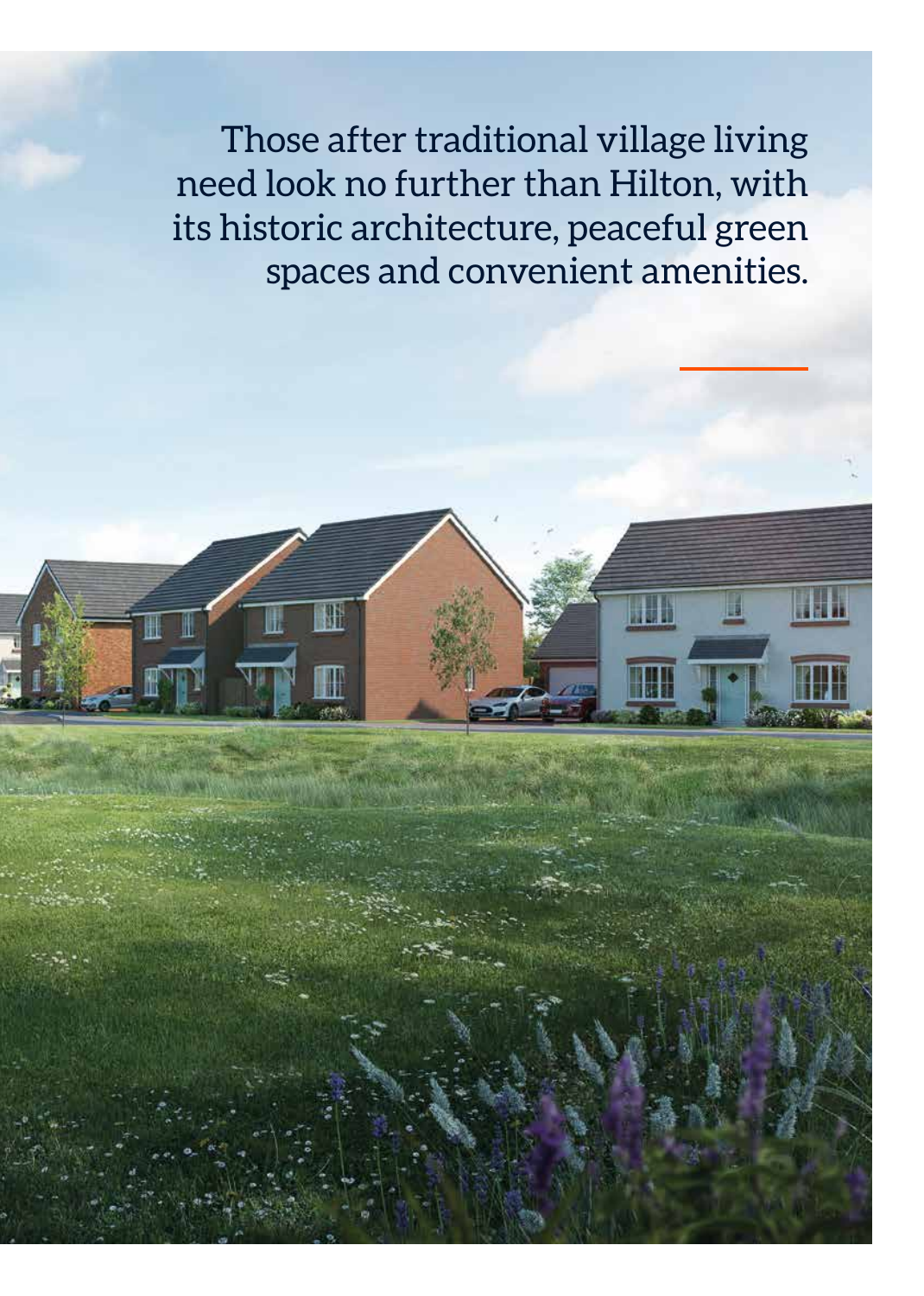

ARTISAN

### Specification

An enhanced specification is the hallmark of the Artisan Collection.

All of our homes are equipped with superior fixtures and fittings, which dovetails perfectly with our focus on design and attention to detail.

Dedicated to delivering quality









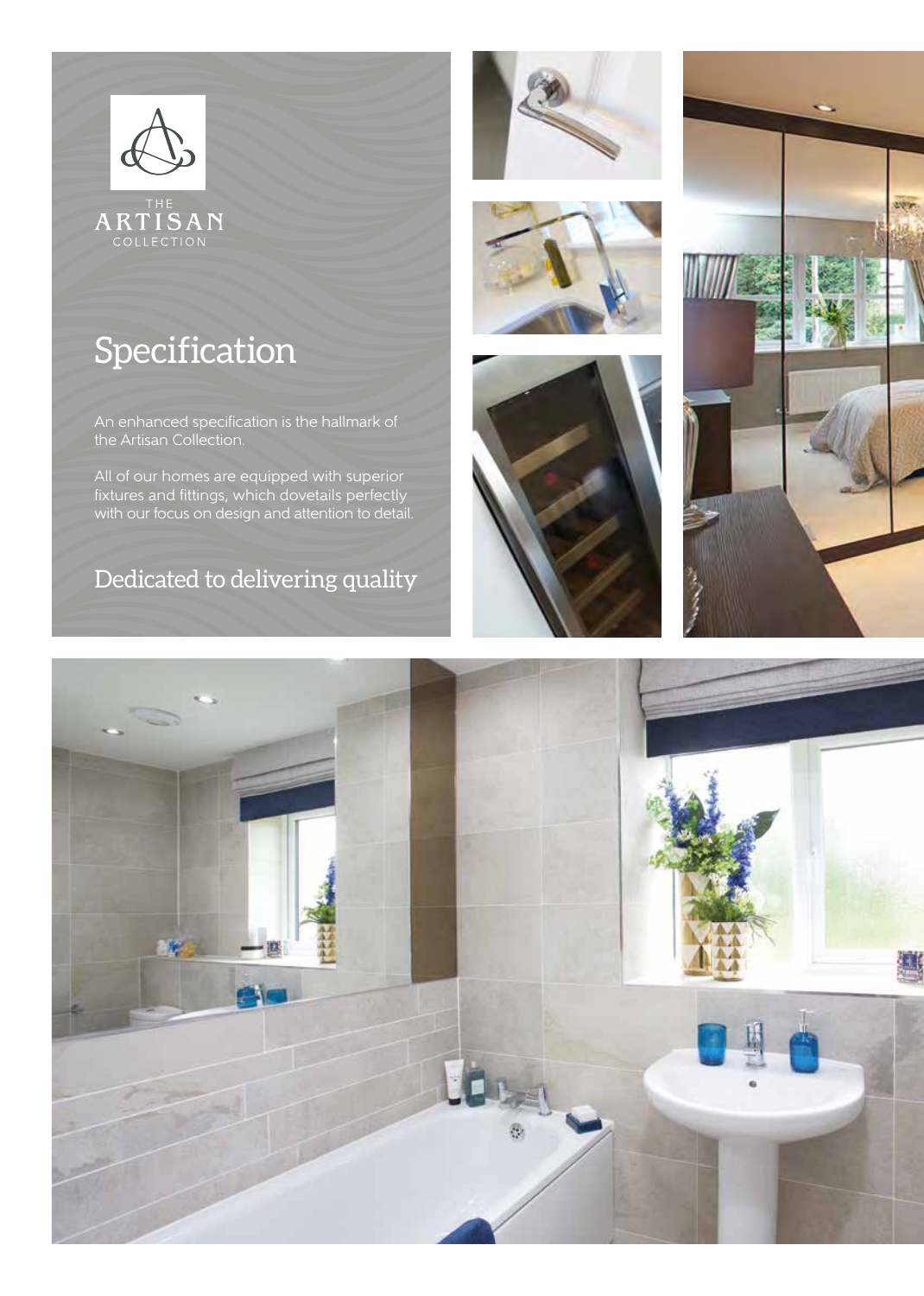





### Make your new home as individual as you are



Every Bellway home comes with high quality fittings as standard, but to add that personal touch you can also choose to upgrade from our range of options, subject to build stage, to make sure your new home feels distinctly different.

Most important of all, because we recognise that you want your new home to reflect your personal taste from day one, we will make sure that all your Additions choices are expertly fitted and finished by the time you move in.



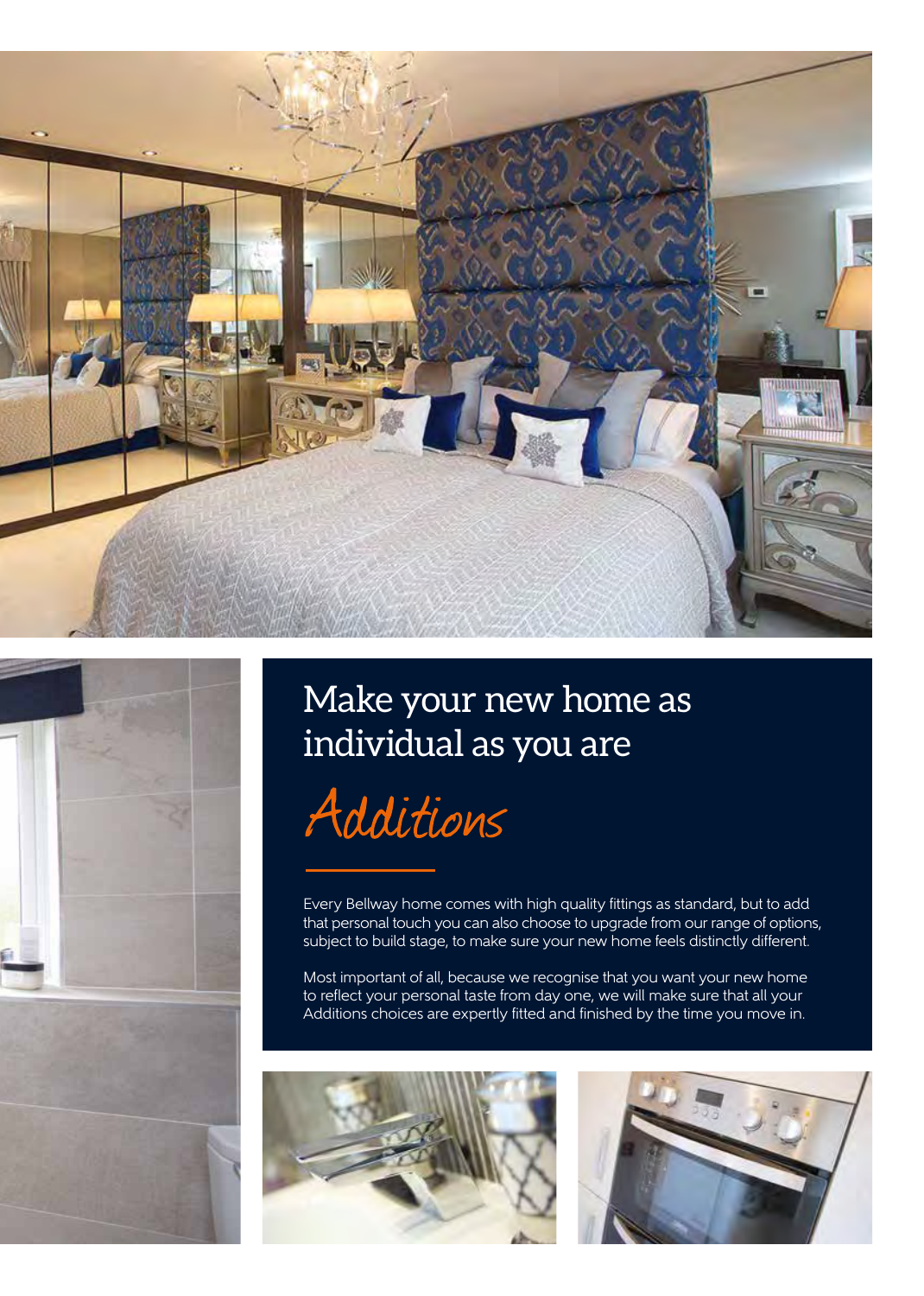### Sell your home quicker with Express Mover and no estate agent fees to pay



### **How it works**

#### **Introduction**

Our Sales Advisor will ask for your details and those of your current home, which we will then pass to our Intermediate Management Agent (IMA).

#### Valuation arrangements

The IMA will contact you directly to arrange an appointment for local estate agents to value your home.

#### Estate agent visit

Photographs and measurements will be taken of each room, with floorplans drawn up and short summaries written to describe



#### Property appraisal

The IMA will complete a detailed Property Appraisal based on the property information and local market data.

Our IMA will send you the property appraisal via email and will then call you to discuss the marketing strategy for your home.

#### Instruction

Should you agree to proceed with Express Mover, our IMA will email you an electronic agreement for you to sign and return. This will allow the marketing process to begin.

#### Marketing

Our IMA will instruct the nominated estate agent(s) to begin marketing your home at the agreed price.

#### Viewings

The appointed estate agent(s) will contact you to organise viewings of your home.

#### Property report

Our IMA will keep you updated with regular property reports, making any recommendations which will assist in securing a sale.

#### **Offer**

Our IMA will keep you informed of any potential offers and once an offer on your home has been accepted, you will be invited to make an appointment to reserve your new Bellway Home. Your dedicated Sales Advisor will be on hand to guide you through this stage of the process.

Express Mover is available on selected developments and plots only, subject to status and availability. Cannot be used in conjunction with other offers.<br>Reservations can only be taken on homes released for sale once you ac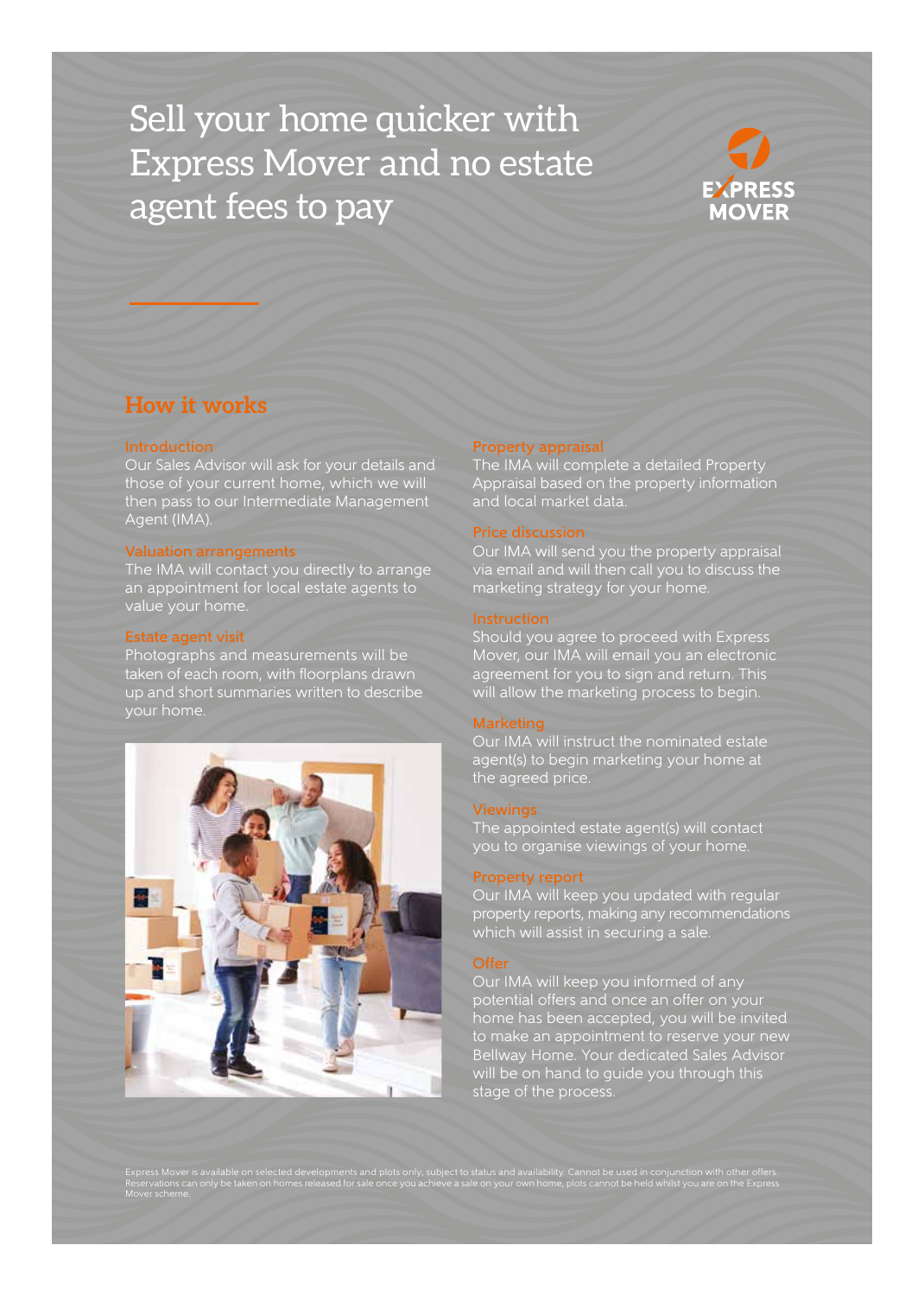### Customer Care



From the first day you visit one of our sales centres to the day you move in, we aim to provide a level of service and after-sales care that is second to none.

Each home is quality checked by our site managers and sales advisors, after which we invite our customers to a pre-occupation visit. These personalised visits provide a valuable opportunity for homeowners to understand the various running aspects of their new home. On the move-in day our site and sales personnel will be there to ensure that the move-in is achieved as smoothly as possible.

Providing high levels of customer care and building quality homes is our main priority. However, we are aware that errors do sometimes occur and where this happens

it has always been our intention to minimise inconvenience and resolve any outstanding issues at the earliest opportunity.

In managing this process we have after sales support that is specifically tasked to respond to all customer enquiries.

We have a 24 hour emergency helpline and provide a comprehensive information pack that details the working aspects of a new home. A 10 year NHBC warranty provides further peace of mind.

We are confident that our approach to building and selling new homes coupled with our Customer Care programme will provide you with many years of enjoyment in your new home.



Please note that while every effort has been taken to ensure the accuracy of the information provided within this brochure, particulars regarding local amenities and their proximity should be considered as general guidance only. Computer generated images are shown for illustrative purposes only. The identification of schools and other educational establishments<br>is intended to demonstrate the relations

The particulars in this brochure are for illustration only. We operate a policy of continuous improvement and individual features such as kitchen and bathroom layouts, doors, windows,<br>garages and elevational treatments may